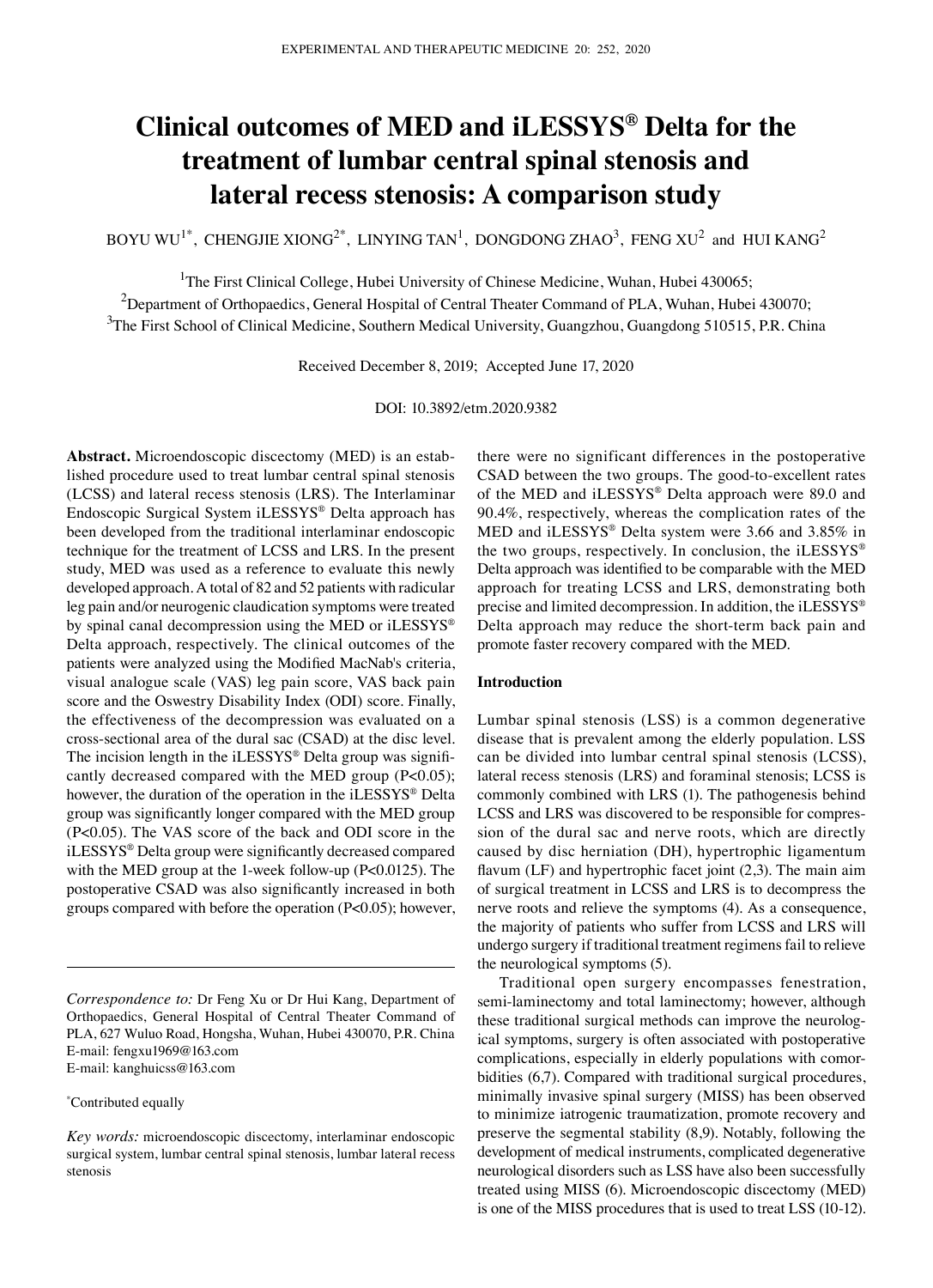At first, MED was only used to treat LCSS with unilateral recess stenosis; however, following the development of the MED system, bilateral over-the-top decompression under microendoscopy has also been successfully performed using a unilateral approach, which is now known as the unilateral laminectomy for bilateral decompression (ULBD) technique (13). Microendoscopic ULBD is the standard procedure for the treatment of LCSS and LRS in the General Hospital of Central Theater Command of PLA (Wuhan, China).

Following the advancement of the full endoscopic system, another MISS procedure, known as percutaneous endoscopic lumbar discectomy (PELD), has also demonstrated favorable clinical results for the treatment of lumbar degenerative disease  $(8,14-16)$ . PELD is primarily used to treat intervertebral DH; however, certain limitations, such as the lack of effective surgical instruments, narrow endoscopic vision and a steep learning curve, restrict its application for the treatment of more complicated degenerative neurological disorders, such as LSS. Therefore, the Interlaminar Endoscopic Surgical System (iLESSYS®) Delta system (Joimax® GmbH) has been subsequently developed from the traditional PELD system for the treatment of LSS. The iLESSYS® Delta system is equipped with a larger size working cannula and endoscopic instruments, which permits big osteophytes or soft tissues to be removed without extra maneuvers under good endoscopic visualization (8,16,17). This design has made the treatment of LCSS and LRS more efficient through using the interlaminar approach  $(8,16,17)$ . Therefore, the present study aimed to retrospectively compare the radiographic and clinical outcomes of LCSS and LRS treated with both the MED and  $i$ LESSYS® Delta approaches.

#### **Materials and methods**

*Patient studies.* Between November 2015 and November 2017, 134 patients (85 males and 49 females; range 53‑82 years) underwent MED or the iLESSYS® Delta approach in the General Hospital of Central Theater Command of PLA (Wuhan, China). The patients were categorized into two groups: i) The iLESSYS® Delta group (52 patients; 34 males and 18 females; range 54‑79 years) and the MED group (82 patients; 51 males and 31 females; range 53‑82 years). These surgical procedures were performed by one experienced surgeon. All the procedures in the present study were approved by the Ethics Committee of the General Hospital of Central Theater Command of PLA (Wuhan, China), and were in accordance with the Helsinki Declaration. Written informed consent was obtained from each patient. The following inclusion criteria were used to select the patients: i) Patients with symptoms of neurogenic claudication and/or radicular leg pain; ii) single-level degenerative LCSS and LRS, which were diagnosed using CT scanning and MRI with the Schizas Grading System applied (18); iii) neurological symptoms which were consistent with the CT scans and MRI findings; iv) no dynamic spinal instability observed; and v) patients who had received traditional therapeutic regimens for a period of at least 6 weeks. The following exclusion criteria were applied: i) Dynamic spinal instability; ii) degenerative spondylolisthesis of a Meyerding grade >I (15,19); iii) combined foraminal stenosis at the same or a lower level; iv) patients with severe cardiopulmonary diseases who were unable to tolerate surgery; and v) prior surgery at the same segment. In the present study, all patients were informed objectively about the surgical procedure, benefits and potential risks, and each patient was able to freely elect for the surgical option.

*Clinical assessment.* The medical data from all included patients were collected and assessed for basic demographic, perioperative and postoperative data. Each patient was evaluated using the visual analogue scale (VAS) for back pain and leg pain; and the Oswestry disability index (ODI) questionnaires (20). Both questionnaires were asked preoperatively and at each follow‑up time point (1‑week, 6‑months and the latest follow‑up). The VAS and ODI scores were recorded in the questionnaires at each follow-up in the outpatient department. Postoperative Modified Macnab criteria was also used for the clinical global outcome assessment (21). Occasionally, follow‑ups were obtained by telephone communication.

MRI was also performed to determine the extent of the spinal canal decompression. The cross‑sectional area of the dural sac (CSAD) was analyzed using ImageJ software (1.50; National Institutes of Health) and the preoperative and postoperative MRIs were compared to evaluate the efficiency and safety of the decompression between the two groups.

# *Surgical approaches*

*MED.* All patients underwent surgery in the prone position under general anesthesia. The intervertebral disc space at the stenosis level was located using C‑arm fluoroscopy. Briefly, a 1.5‑2 cm vertical incision was made beside the spinous process on the dominant symptomatic side. The fascia and subcutaneous tissue were dissected, and hemostasis was achieved by bipolar coagulation. Subsequently, the sequential dilators were inserted to expose the desired upper lamina. A tubular retractor was passed over the dilator, which was then removed and the flexible arm was attached to the tubular retractor firmly. The endoscope was subsequently inserted into the tubular retractor and connected to it. Following the identification of the inferior border of the upper lamina, ipsilateral semi‑laminectomy was performed. The base of the spinous process was undercut using a high-speed drill, known as the 'over-the-top' technique (22). The LF located at the dorsal side of the dural sac was resected using a Kerisson punch (Medtronic Sofamor Danek, Memphis, TN) to initiate the decompression of the central stenosis. The tubular retractor was then tilted to expose the contralateral recess. Finally, the contralateral recess decompression was performed until the contralateral nerve roots were decompressed.

*iLESSYS® Delta approach.* All procedures were performed using the iLESSYS® Delta system (Joimax® GmbH). Each patient underwent surgery in the prone position under general anesthesia. Briefly, under the guidance of C‑arm fluoroscopy, the interlaminar space at the desired level was identified by inserting a guide needle near the spinous process on the dominant symptomatic side. A skin incision (1‑1.5 cm) was made at the entry site of the needle and the guide wire was introduced through the needle, which was subsequently withdrawn. Subsequently, sequential dilators were introduced through the surface of the inferior margin of the upper lamina over the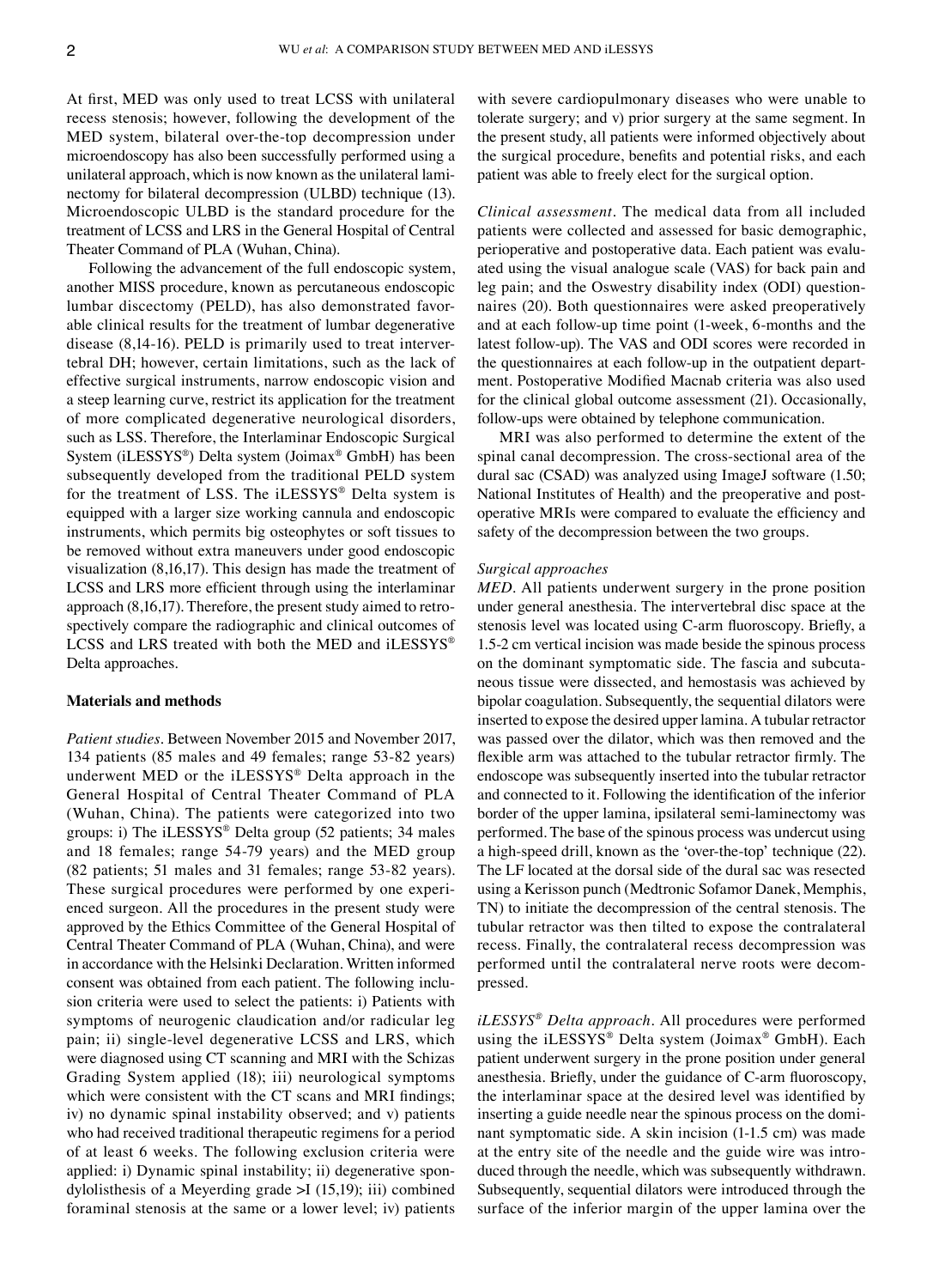| Characteristics                                | iLESSYS Delta $(n=52)$ | $MED (n=82)$     | $t/\chi^2$ -value | P-value |  |
|------------------------------------------------|------------------------|------------------|-------------------|---------|--|
| Age, years                                     | $67.35 \pm 7.20$       | $65.72 \pm 6.36$ | 1.37 <sup>a</sup> | 0.17    |  |
| Gender, male $(\%)$                            | 34 (65.38)             | 51 (62.20)       | 0.14 <sup>b</sup> | 0.71    |  |
| Diabetes $(\%)$                                | 6(11.54)               | 9(10.98)         | 0.01 <sup>b</sup> | 0.92    |  |
| Lower extremity atherosclerosis disease $(\%)$ | 5(9.62)                | 10(12.20)        | 0.21 <sup>b</sup> | 0.64    |  |
| Duration of symptoms, months                   | $10.92 \pm 2.96$       | $11.89{\pm}4.08$ | $1.48^{\rm a}$    | 0.14    |  |
| Operative level, L4/5/(L4/5+L5/S1) (%)         | 35 (67.31)             | 61 (74.39)       | 0.79 <sup>b</sup> | 0.38    |  |
| Schizas grade, Schizas grade C/(Schizas        | 17 (32.69)             | 23(28.05)        | $0.33^{b}$        | 0.57    |  |
| grade $C$ + Schizas grade D) $(\%)$            |                        |                  |                   |         |  |
| Follow-up, months                              | $20.54 \pm 5.49$       | $21.22 \pm 5.09$ | $0.73^a$          | 0.47    |  |

Table I. Comparison of demographic characteristics in the two groups.

The age, duration of symptoms and follow-up data were compared using Student t-tests. <sup>a</sup>the data were analyzed using  $\chi^2$  Student t-tests. The gender, diabetes, lower extremity atherosclerosis, operative level and Schizas grade data were compared using  $\chi^2$  tests. <sup>b</sup>the date were analyzed using  $\chi^2$  tests. Schizas grades were awarded according to Schizas Grading System based on the morphology of the dural sac on MRI images. P<0.05 represented statistical significance. iLESSYS, Interlaminar Endoscopic Surgical System; MED, microendoscopic discectomy.

Table II. Comparison of clinical operation effects between the two groups.

| Items                        | iLESSYS Delta $(n=52)$ | $MED (n=82)$      | t-value | P-value |
|------------------------------|------------------------|-------------------|---------|---------|
| Incision length, cm          | $1.41 \pm 0.17$        | $1.89 \pm 0.26$   | 11.97   | < 0.05  |
| Duration of surgery, min     | $83.81 \pm 11.07$      | $58.32 \pm 12.30$ | 12.15   | <0.05   |
| Time to return to work, days | $10.71 \pm 2.17$       | $11.44 \pm 2.69$  | 1.64    | 0.10    |

The incision length, duration of surgery and time to return to work data were compared using Student t-tests. P<0.05 represented statistical significance. iLESSYS, Interlaminar Endoscopic Surgical System; MED, microendoscopic discectomy.

guide wire and the tubular retractors for the endoscope were placed over the dilators. The guide wire and the dilators were then removed. An endoscope system was assembled using two irrigation channels and an eccentrically placed 6‑mm working cannula (Fig. 1A). The upper and lower lamina were located, and the soft tissue was removed using bipolar radiofrequency and grasper forceps. In addition, the cranial and caudal lamina, as well as the partial facet joint were removed using a high‑speed drill (Fig. 1B). The LF located at the dorsal side of the dural sac was resected using a Kerrison punch (Joimax® GmbH) to decompress the central stenosis. The contralateral decompression was performed by tilting the working cannula and endoscope, and the base of spinous process was undercut. Subsequently, the ventral portion of the upper articular process and the LF were removed to promote the decompression of the contralateral LRS (Fig. 1C). The working cannula and endoscope were then moved away for the ipsilateral lateral recess decompression (Fig. 1D). Finally, the decompression was determined by assessing the retained mobility of the dural sac and nerve roots.

*Statistical analysis.* Statistical analysis was performed using SPSS version 17.0 software (SPSS, Inc.). Significant differences between the mean age, duration of symptoms, follow‑up, incision length, duration of surgery and time to return to work were determined using unpaired Student's t-tests. Significant differences between sex, diabetes status, lower extremity atherosclerosis, operative level, Schizas grade and MacNab evaluation were analyzed using  $\chi^2$  tests. The CSAD was verified using Student's t‑tests before and after the operation between the two treatments. VAS and ODI were compared using Mann Whitney U tests and post-hoc Bonferroni adjustments. Measurement data are expressed as mean ± standard deviation, and enumeration data was shown by rate (%). P<0.05 (or P<0.0125 with Bonferroni adjustments) was considered to indicate a statistically significant difference.

# **Results**

*Comparison of basic demographic characteristics.* A total of 134 participants (iLESSYS® Delta, 52 cases; MED, 82 cases) who met the inclusion criteria were enrolled in the present study. The basic demographic characteristics (age, sex, comorbidities, duration of symptoms, operative level, Schizas grade and follow‑up) were compared and presented in Table I. There were no significant differences observed regarding the basic demographic characteristics between the two groups.

*Comparison of surgery‑related indicators between the two groups.* The incision length (1.41±0.17 cm) in the iLESSYS® Delta group was significantly shorter compared with the MED group (1.89±0.26 cm). However, the duration of the surgery in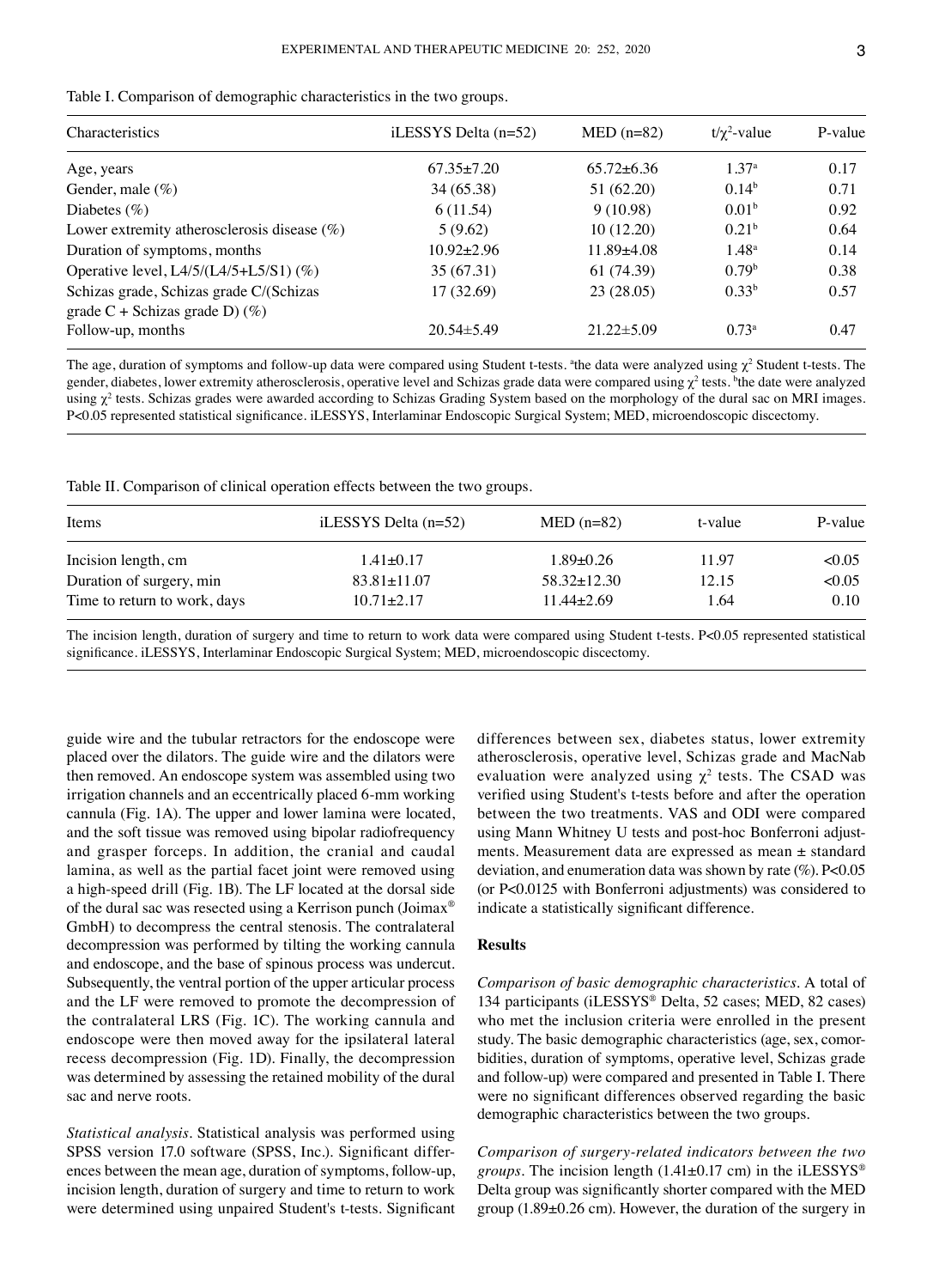| Items                   | iLESSYS Delta $(n=52)$ | $MED (n=82)$     | P-value  |
|-------------------------|------------------------|------------------|----------|
| VAS of Leg              |                        |                  |          |
| Pre-operation           | $7.71 \pm 0.91$        | $7.95 \pm 0.99$  | 0.15     |
| 1-week after operation  | $2.10\pm0.10$          | $2.17 \pm 0.68$  | 0.48     |
| 6-month after operation | $1.81 \pm 0.84$        | $1.85 \pm 0.83$  | 0.77     |
| The latest follow-up    | $1.62 \pm 0.74$        | $1.71 \pm 0.74$  | 0.37     |
| VAS of Back             |                        |                  |          |
| Pre-operation           | $5.13 \pm 1.03$        | $4.93 \pm 1.04$  | 0.34     |
| 1-week after operation  | $2.12 \pm 0.55$        | $2.45 \pm 0.52$  | < 0.0125 |
| 6-month after operation | $1.83 \pm 0.71$        | $1.90 \pm 0.73$  | 0.46     |
| The latest follow-up    | $1.58 + 0.70$          | $1.52 \pm 0.76$  | 0.51     |
| ODI                     |                        |                  |          |
| Pre-operation           | $74.62 \pm 9.12$       | $76.90+9.43$     | 0.09     |
| 1-week after operation  | $32.15 \pm 8.38$       | $35.46 \pm 9.26$ | < 0.0125 |
| 6-month after operation | $27.08 \pm 7.15$       | $27.95 \pm 6.47$ | 0.16     |
| The latest follow-up    | $26.71 \pm 6.45$       | $28.15 \pm 6.59$ | 0.98     |

|  |  |  |  |  |  | Table III. Comparison of VAS and ODI scores in the two groups. |
|--|--|--|--|--|--|----------------------------------------------------------------|
|--|--|--|--|--|--|----------------------------------------------------------------|

The VAS and ODI scores were compared using Mann Whitney U tests. P<0.0125 represented statistical significance (0.05/4 comparisons) after Bonferroni correction. iLESSYS, Interlaminar Endoscopic Surgical System; MED, microendoscopic discectomy; ODI, Oswestry dysfunction indexes; VAS, visual analogue scale.

Table IV. Comparison of MacNab evaluation in the two groups.

| Groups        | n    | Excellent | Good       | Fair    | Poor    |
|---------------|------|-----------|------------|---------|---------|
| iLESSYS Delta | 52   | 29(55.77) | 18 (34.62) | 3(5.77) | 2(3.85) |
| <b>MED</b>    | 82   | 37(45.12) | 36(43.90)  | 6(7.32) | 3(3.66) |
| $\chi^2$      | 1.53 |           |            |         |         |
| P-value       | 0.68 |           |            |         |         |

 $\chi^2$  test was used to compare between the two groups. Data are shown as n (%). P<0.05 represented significance. iLESSYS, Interlaminar Endoscopic Surgical System; MED, microendoscopic discectomy.

Table V. Results of clinical images study.

| Outcome $(mm^2)$    | iLESSYS Delta $(n=52)$ | $MED (n=82)$      | t-value | P-value |
|---------------------|------------------------|-------------------|---------|---------|
| Pre-operation area  | $55.14 \pm 5.27$       | $53.98 \pm 5.58$  | 1.19    | 0.23    |
| Post-operation area | $168.96\pm7.60$        | $170.13 \pm 7.23$ | 0.89    | 0.37    |
| Reduced area        | $113.82 + 7.37$        | $116.15\pm8.31$   | 1.65    | 0.10    |

The cross-sectional area of the dural sac was compared using Student's t-tests before and after the operation. P<0.05 represented statistical significance. iLESSYS, Interlaminar Endoscopic Surgical System; MED, microendoscopic discectomy.

the iLESSYS® Delta group (83.81±11.07 min) was significantly longer compared with the MED group (58.32±12.30min). There was no significant difference reported in the time to return to work between the iLESSYS® Delta group (10.71±2.17 days) and the MED group (11.44±2.69 days) (Table II).

*Comparison of clinical and functional outcomes.* The average VAS score of back/leg pain following the operation improved in both the MED group and the iLESSYS® Delta group was analyzed. The average VAS score of the leg pain was reduced from 7.95±0.99 to 1.71±0.74 in the MED group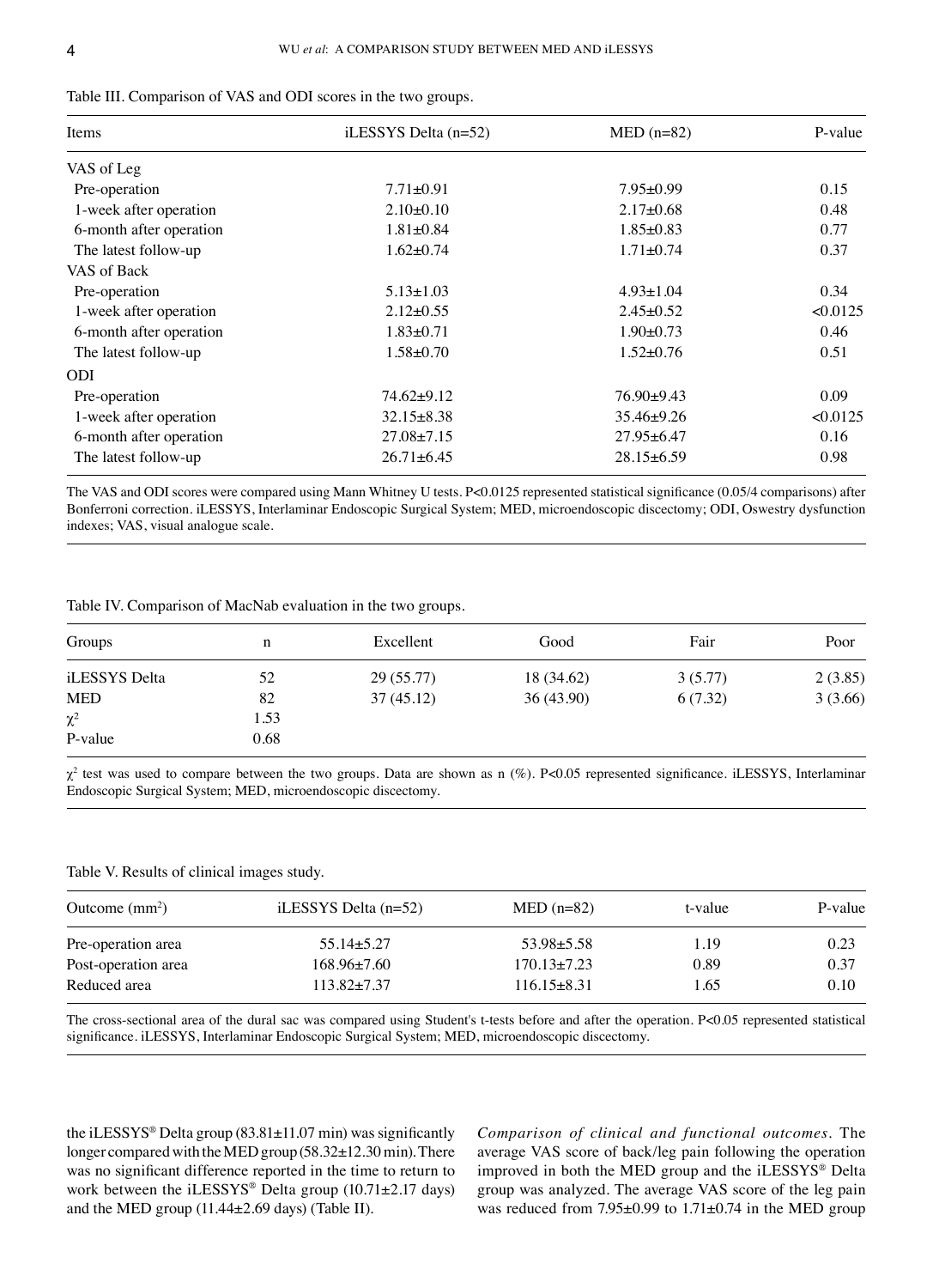and from  $7.71\pm0.91$  to  $1.62\pm0.74$  in the iLESSYS® Delta group. The average VAS score of the back pain was reduced from  $4.93\pm1.04$  to  $1.52\pm0.76$  in the MED group and from  $5.13\pm1.03$  to  $1.58\pm0.70$  in the iLESSYS<sup>®</sup> Delta group. In addition, the average ODI scores following the operations were also improved; the average ODI score were reduced from  $76.90\pm9.43$  to  $28.15\pm6.59$  in the MED group and from 74.62 $\pm$ 9.12 to 26.71 $\pm$ 6.45 in the iLESSYS<sup>®</sup> Delta group (Table III).

There was also no significant difference found between the two groups for the average VAS score of the leg pain at any time point (Fig. 2A). Notably, the average VAS score of the back pain in the iLESSYS® Delta group was significantly lower compared with the MED group at the 1-week follow-up; however, there was no significant difference between the two groups at both the 6‑month and the latest follow‑up (Fig. 2B). Similarly, the ODI score in the iLESSYS® Delta group was significantly lower compared with the MED group at the 1-week follow-up; however, there was no significant difference between the two groups at the 6‑month and the latest follow-up (Fig.  $2C$ ).

Following the application of the modified MacNab criteria, a good‑to‑excellent evaluation was found in 89.0% of the patients in the MED group, whereas a good-to-excellent rate of 90.4% was found in the iLESSYS® Delta group. There was no significant difference observed between the good-to-excellent rates between the two groups (Table IV).

*Comparison of the CSAD*. There were no significant differences reported in the preoperative CSAD between the two groups. In addition, there were no significant differences observed in the postoperative area and reduced CSAD between the two groups (Table V).

*Comparison of complications and recurrence.* Complications occurred in three patients (3.66%) in the MED group and two patients (3.85%) in the iLESSYS® Delta group. One patient in the MED group experienced transient urinary retention following the operation, which resolved itself with bed rest within 2 days postoperatively. In addition, two patients in the MED group had the procedure converted to open surgery due to a dural tear. One patient in the iLESSYS® Delta group experienced a small sized dural tear (<5 mm) and complained of a headache following the operation, which improved following bed rest and Etoricoxib tablets (60 mg, 1/day; orally). One patient in the iLESSYS® Delta group also complained of postoperative dysesthesia, with these symptoms being reversed following a combination of physical treatment and Mecobalamin Tablets (500 ug, 3/day; orally). No patient in either group presented with complications such as neurological injury, spondylodiscitis, surgical wound infection or cauda equina syndrome. Altogether, there was no significant difference discovered in the complication rates between the two groups.

One patient in the iLESSYS® Delta group and two patients in the MED group who suffered with neurogenic claudication and/or radicular leg pain prior to the surgery, suffered from the same symptoms following the operation. The patients with recurrent neurogenic claudication and/or radicular leg pain were subjected to transforaminal posterior lumbar interbody fusion upon the failure of traditional management regimens.



Figure 1. Operative steps of the iLESSYS Delta approach. (A) A working cannula was passed over the dilators and it was positioned into the interlaminar space. The arrow indicates the interlaminar space determined by the C‑arm fluoroscopy. (B) A high‑speed drill was used for laminotomy. The arrow indicates the high-speed drill. (C) Dorsal decompression of the contralateral dural sac and nerve roots. The red arrow indicates the Kerrison punch (Joimax® GmbH) and the blue arrow indicates the dural sac. (D) Dorsal decompression of the ipsilateral dural sac and nerve roots. The red arrow represents the dural sac and the blue arrow, the nerve roots.

Notably, the symptoms of these patients were successfully alleviated up to the final follow‑up. There were no significant differences found in the recurrence rates between the two groups.

*Representative cases.* Representative cases who underwent an operation using the iLESSYS® Delta system are presented.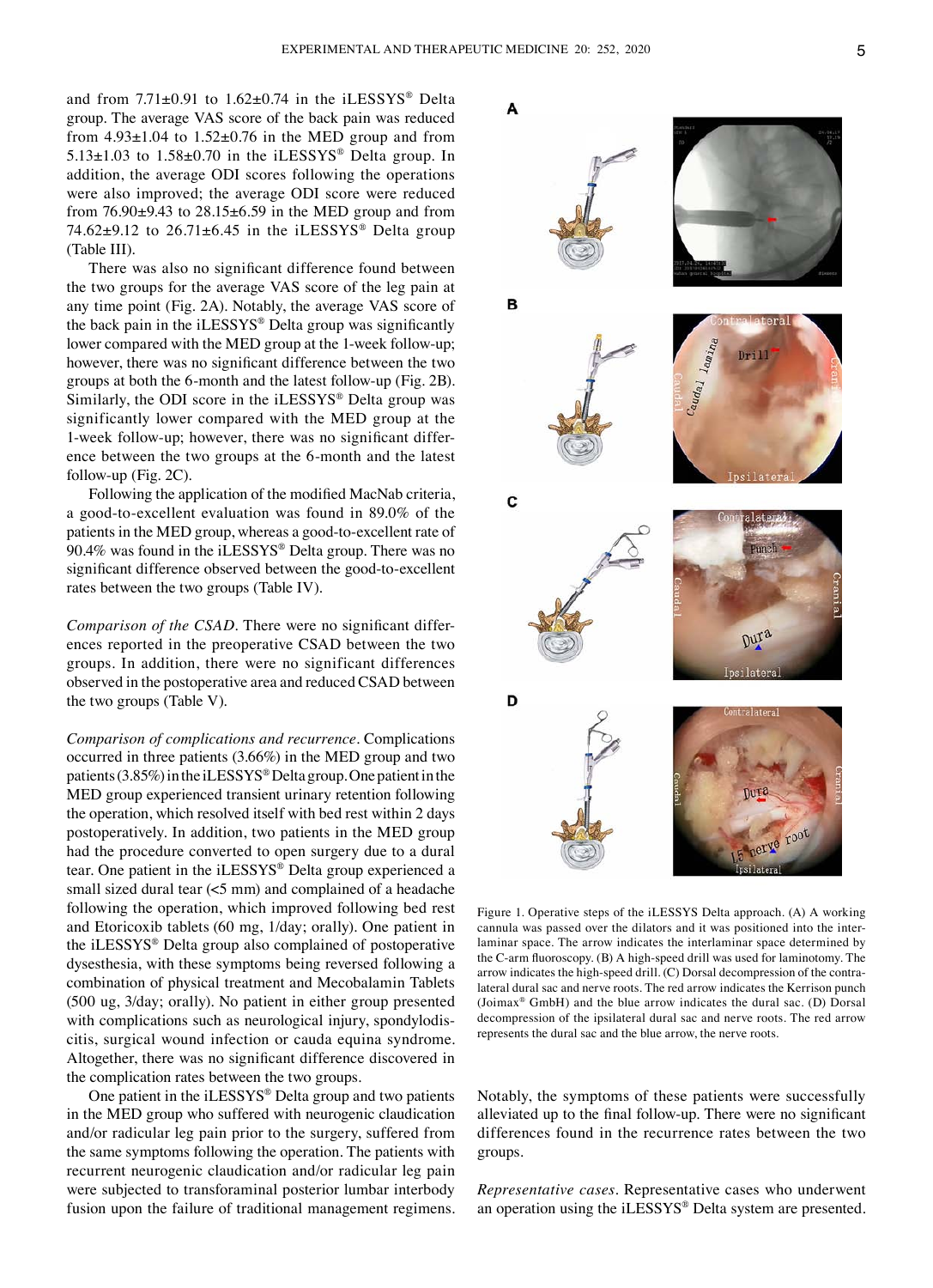| <b>Items</b>             | iLESSYS Delta                             | <b>MED</b>                                |  |
|--------------------------|-------------------------------------------|-------------------------------------------|--|
| Approach                 | Interlaminar                              | Interlaminar                              |  |
| Medium                   | Water                                     | Air                                       |  |
| Incision                 | Smaller                                   | Small                                     |  |
| Puncture site            | Paraspinal muscle 1-1.5 cm lateral to the | Paraspinal muscle 1.5-2 cm lateral to the |  |
|                          | midline                                   | midline                                   |  |
| Diameter of working tube | $13.7 \text{ mm}$                         | $18 \text{ mm}$                           |  |
| Size of Kerrison punch   | $1.5$ and $3 \text{ mm}$                  | $2$ and $3$ mm                            |  |
| Diameter of burr         | $4.5 \text{ mm}$                          | $3 \text{ mm}$                            |  |
| Hemostasis instruments   | Bipolar radiofrequency, water pressure    | Bipolar coagulation, aspirator            |  |
| Manipulation             | One hand                                  | Two hands                                 |  |

|  |  |  |  |  |  | Table VI. Comparison between the iLESSYS Delta and MED approaches. |  |
|--|--|--|--|--|--|--------------------------------------------------------------------|--|
|--|--|--|--|--|--|--------------------------------------------------------------------|--|

iLESSYS, Interlaminar Endoscopic Surgical System; MED, microendoscopic discectomy.



Figure 2. Comparison of the (A) VAS score of the leg, (B) VAS score of the back and (C) ODI at different time points. \* P<0.125, iLESSYS Delta group vs. MED group. VAS, visual analogue scale; ODI, Oswestry disability index.

Pre‑ and Post‑operative CT and MRI scans (LCSS and LRS at L4/5) were presented in Fig. 3.

# **Discussion**

The present study aimed to retrospectively compare MED and the iLESSYS® Delta system for the treatment of LCSS and LRS. In the General Hospital of Central Theater Command of PLA (Wuhan, China), MED is regarded as a standard minimally invasive treatment option and routinely applied to treat LCSS and LRS. The iLESSYS® Delta system is a newly developed endoscopic technique used to treat LCSS and LRS; however, to the best of our knowledge, no previous studies have compared this technique with MED. Therefore, MED was used as a reference to evaluate the efficiency and safety of the iLESSYS® Delta system. The present study aimed to determine the demographic characteristics, operation‑related indicators, functional recovery, radiographic changes, the complications, recurrence, efficiency and safety of both MED and the iLESSYS® Delta system. The preliminary results demonstrated that the iLESSYS® Delta approach may have the potential to treat LCSS and LRS with favorable clinical outcomes compared with MED.

The PELD technique was originally designed to perform disc discectomy (23,24). Compared with traditional open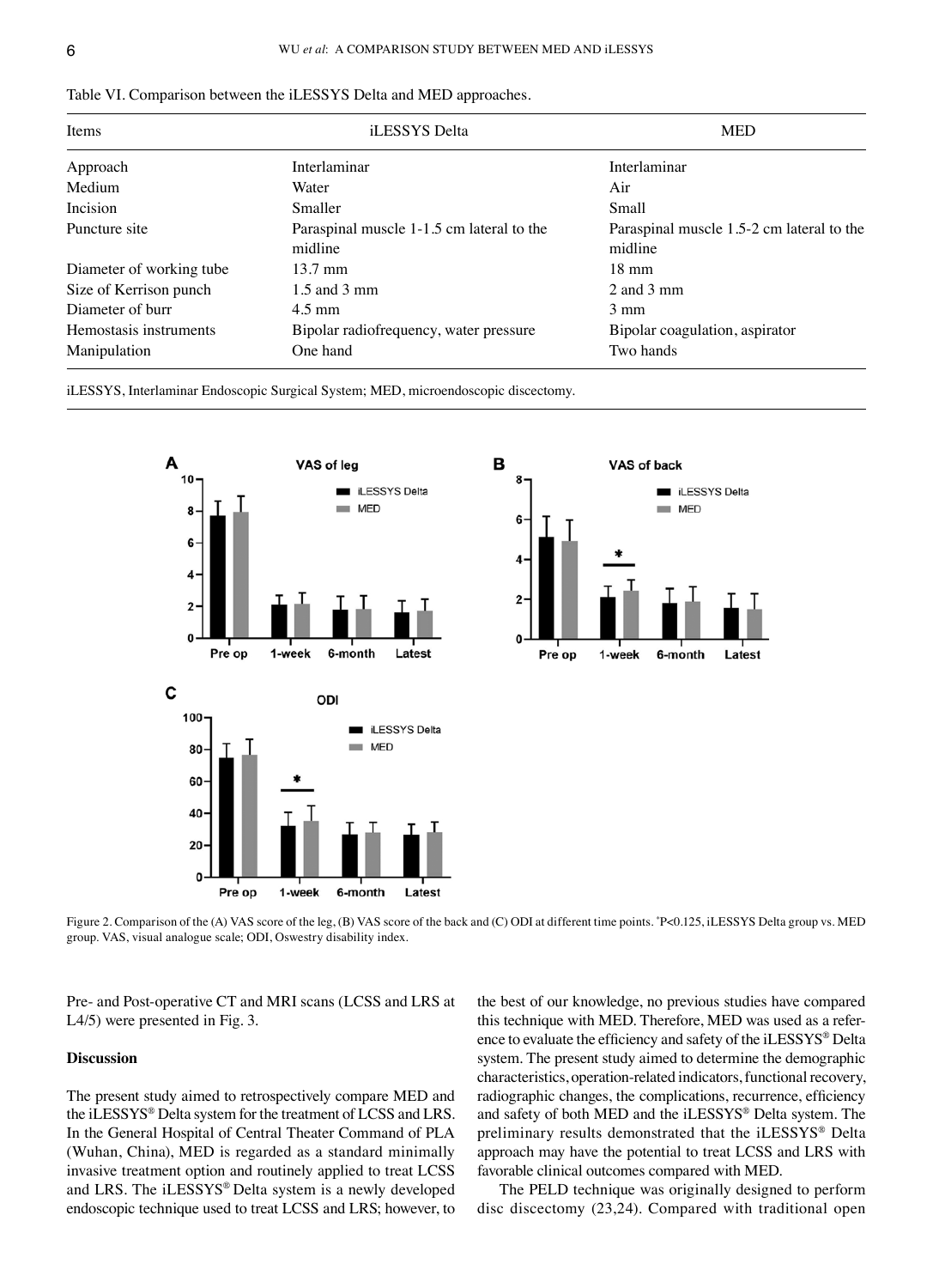surgery, favorable clinical results were achieved using this technique to treat DH (25,26). Following the improvement of the PELD technique, the technique has since been expanded from solely treating DH to being used to treat LSS (27). The decompression of the LSS can be performed using either a transforaminal or interlaminar approach. The transforaminal approach is mainly used for the decompression of the LRS and foraminal stenosis, whereas the interlaminar approach is suitable for the decompression of the LCSS and LRS. However, several limitations, such as ineffective surgical instruments and narrow endoscopic vision, have prevented the application of PELD for the treatment of LCSS and LRS. As aforementioned, the iLESSYS® Delta system was subsequently developed from the traditional PELD procedure. The iLESSYS® Delta set contains specially designed instruments to enable a comprehensive decompression of the spinal canal and the size of the working cannula and endoscopic instruments are larger compared with those used in the traditional endoscope system (8,16,17). The 10-mm outer diameter endoscope and 6-mm working cannula used in the iLESSYS® Delta system have been found to provide a broader endoscopic field of view, permitting the use of a larger burr for the resection of osteophytes and more powerful grasper forceps to remove the residual fragments (17). By taking advantage of these advantages, ULBD can be performed under endoscopy using the iLESSYS® Delta system to treat LCSS and LRS.

The surgical principle of the iLESSYS® Delta system is similar to the MED; however, there are still several differences between the two approaches, which have been summarized in Table VI. Firstly, unlike MED, the iLESSYS® Delta approach is performed under continuous saline irrigation, which offers certain advantages (16,28); for example, it has been suggested that the release of inflammatory cytokines may be attenuated by the saline irrigation and that the pressure of the saline solution may reduce the bleeding, ensuring that the surgical field remains clean. In addition, it is easier to resect the LF under endoscopy compared with using MED. It was hypothesized that the infusion pressure of the saline solution may establish a space between the dural sac and the LF (28); however, to the best of our knowledge, no relevant study has been conducted to support this hypothesis. Secondly, the endoscopic instruments are easier to handle using the iLESSYS® Delta system compared with the MED system. In the MED system, the endoscope is fixed firmly in one location with a fixed angle, making the visualization of a desired surgical field difficult. Furthermore, the patient is required to be positioned to the contralateral side to expose the contralateral recess. Meanwhile, in the iLESSYS® Delta system, improved surgical visualization is solely acquired by adjusting the angle of the endoscope (8,16,17). Conversely, an advantage of the MED system is that it is more convenient for surgeons to perform complicated maneuvers, since more surgical devices can be manipulated by two hands concurrently through using the tubular retractor (28).

In the present study, enrolled patients were diagnosed with either LCSS and/or LRS, and a strict inclusion and exclusion criteria were applied to avoid potential selection bias. In total, there were 134 patients (range 53-82 years) with >20-month follow‑ups reported. No significant differences regarding the demographic characteristics were found between the two



Figure 3. MRI and CT scans of a patient with LCSS and LRS treated with the iLESSYS® Delta approach. (A) Pre-operative CT and MRI scans demonstrated severe LCSS and LRS at L4/5. Red line indicates the L4/5 level. The red arrow indicates the severe dural sac compression and the blue arrow indicates the central stenosis caused by the hypertrophic ligamentum flavum and facet joint. (B) Postoperative MRI and CT scans demonstrated the decompressed dural sac and nerve roots. Red line indicates the L4/5 level. The red arrow represents the decompression of dural sac and the blue arrow represents a portion of the lamina and ligamentum flavum resected by the iLESSYS® Delta approach. iLESSYS, Interlaminar Endoscopic Surgical System; LCSS, lumbar central spinal stenosis; LRS, lateral recess stenosis.

groups. Although comorbidities were common in the present study, they were well controlled for at the study entry and the surgical choices for these patients were not affected. The MISS operation provides an opportunity for older populations with pre‑existing comorbidities to undergo the procedure. Compared with the MED group, the incision length in the iLESSYS® Delta group was significantly shorter; however, there was no significant differences found in the time to return to work between the two groups. These findings suggested that operation‑related trauma was minimized in both of the two techniques with both techniques having little influence on the postoperative mobility. However, most patients were at retirement age, which may have added bias towards this result. Nonetheless, the duration of the surgery in the iLESSYS®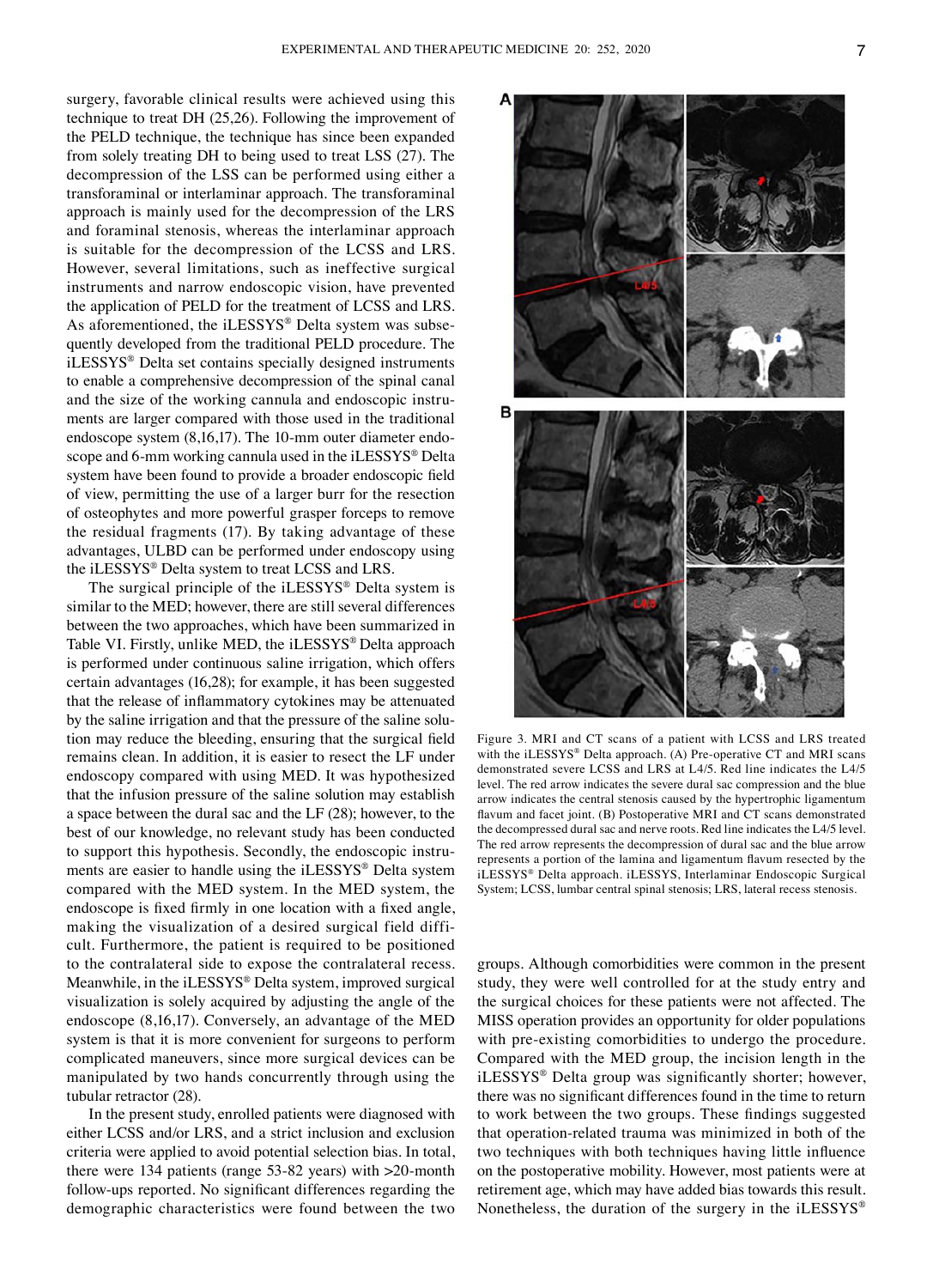Delta group was significantly longer compared with the MED duration. It was suggested that this may be due to the more complex procedural steps and the relatively subtle endoscopic manipulation in the iLESSYS® Delta group.

Both the VAS and ODI scores of the two groups were improved compared with those at the pre-operative stage. The improvements in the postoperative VAS score for lower back pain and ODI score in the iLESSYS® Delta group were significantly decreased compared with the MED group at the 1-week follow‑up. This may be explained by the fact that the prolonged tubular retraction in the MED group may result in denervation and ischemia of the paraspinal muscle, causing muscle atrophy and pain following the operation in the MED group (29). Compared with the MED, the damage to the paraspinal muscle caused by the iLESSYS® Delta endoscope and working cannula were markedly smaller. In addition, participants experienced greater VAS leg pain relief compared with VAS back pain relief. Although the MISS operation has been discovered to effectively decompress the dural sac and/or nerve roots, it may exaggerate the tendency for spinal instability (30), which is a prominent cause of lower back pain (31). However, in the present study, it was assumed that the patients tolerated the postoperative back pain well, since the patients in both of the two treatment groups returned to work within 2 weeks. The ODI is widely used to evaluate the quality of life of patients following the operation, with a >15% improvement in the ODI representing favorable surgical outcomes (32). A similar change in ODI was observed following both protocols. In addition, it has been reported that the ODI score is strongly associated with the VAS and SF‑36 (the MOS 36‑item short form health survey) (33), thus the changes in the ODI score may be explained by the corresponding changes in the VAS scores observed in the present study.

The present study also investigated the extent of the spinal canal decompression through evaluating the CSAD using MRI. It has been confirmed that a CSAD of  $<100$  mm<sup>2</sup> is a reliable diagnostic parameter for LSS (34). The average CSAS in both groups were significantly increased after the operation, however, no significant differences in postoperative CSAD were observed between the two groups. Similar results for the postoperative CSAD (145 mm<sup>2</sup>) following MED have also been reported in a previous study (12). Although the diameter of the iLESSYS® Delta tubular retractor is smaller than the tubular retractor used in the MED system and markedly less bone resection was performed in the iLESSYS® Delta group, an equal post‑operative decompression efficiency was still obtained in the current study. Thus, it was suggested that the iLESSYS® Delta technique may not only achieve decompres‑ sion of the spinal canal effectively, but it may also preserve the integrity of the posterior stabilizing structures of the spine. However, a longer-term follow-up study is required to investigate the following biomechanical changes of the spine.

Postoperative dysesthesia is a one of the most frequent complaints in patients treated with spinal endoscopic surgery (6,15,16). It has been suggested that postoperative dysesthesia is due to the temporary compression of the nerve roots and dural sac, which is caused by the frequent mobility of the working cannula during the procedure (35,36). The exposure, striping or displacement of the nerve roots may promote localized ischemia, followed by mild nerve demyelination. Therefore, it has been suggested that the working cannula should be mobilized

gently during the operation to reduce postoperative dysesthesia. The occurrence of a dural tear (2.24%) in the present study was similar to that reported in previous studies (9,15,37). A total of 2 patients experienced a dural tear in the MED group and in this circumstance, endoscopic surgery was changed to open surgery. In addition, one participant experienced a small-sized dural tear in the iLESSYS® Delta group; however, the patient recovered following bed rest without any specific symptoms. As aforementioned, it was hypothesized that the infusion pressure of the saline solution in the iLESSYS® Delta system may prevent the occurrence of a dural tear. However, the occurrence of dural tears between the two groups was not significant. In addition, there were three patients (2.24%) who suffered from reoccurrence, one in the iLESSYS® Delta group and two in the MED group, which may have been due to the following reasons: Recurrent stenosis and a progressive slip after laminectomy (38,39) or the incomplete decompression of the spinal canal during the operation (30,40).

Several limitations exist in the present study. Firstly, this was a retrospective study without random assignment and a small cohort of patients. A randomized, prospective study with a larger sample size will therefore be required to confirm these findings. Secondly, the follow‑up period was insufficient to evaluate the potential spinal instability following the MISS operation. Thirdly, all the procedures were performed by the same experienced surgeon; therefore, a multi-center study with surgeons at various levels should be conducted in the future to determine the clinical outcomes between the two techniques.

In conclusion, the iLESSYS® Delta approach was found to be comparable to the MED approach for the treatment of LCSS and LRS, exhibiting precise and limited decompression. Moreover, the iLESSYS® Delta technique was revealed to have several advantages, including minimal short-term postoperative back pain and a faster recovery rate compared with MED. As the iLESSYS® Delta approach was found to be safe and exhibited effective results for the treatment of LCSS and LRSS, it may be regarded as an effective treatment alternative for the treatment of LCSS and LRS.

#### **Acknowledgements**

Not applicable.

#### **Funding**

The present study was funded by the Natural Science Foundation of China (grant no. 81401802), the Natural Science Foundation of Hubei Province (grant no. 2018CFB487), the China Postdoctoral Science Foundation (grant no. 2016M593043), and the Cultivation Project for Medical Science and Technology Youth of PLA (grant no. 18QNP054).

#### **Availability of data and materials**

The datasets used and/or analyzed during the present study are available from the corresponding author on reasonable request.

#### **Authors' contributions**

BW, CX and FX have made substantial contributions to the conception and design. HK, CX and BW was involved in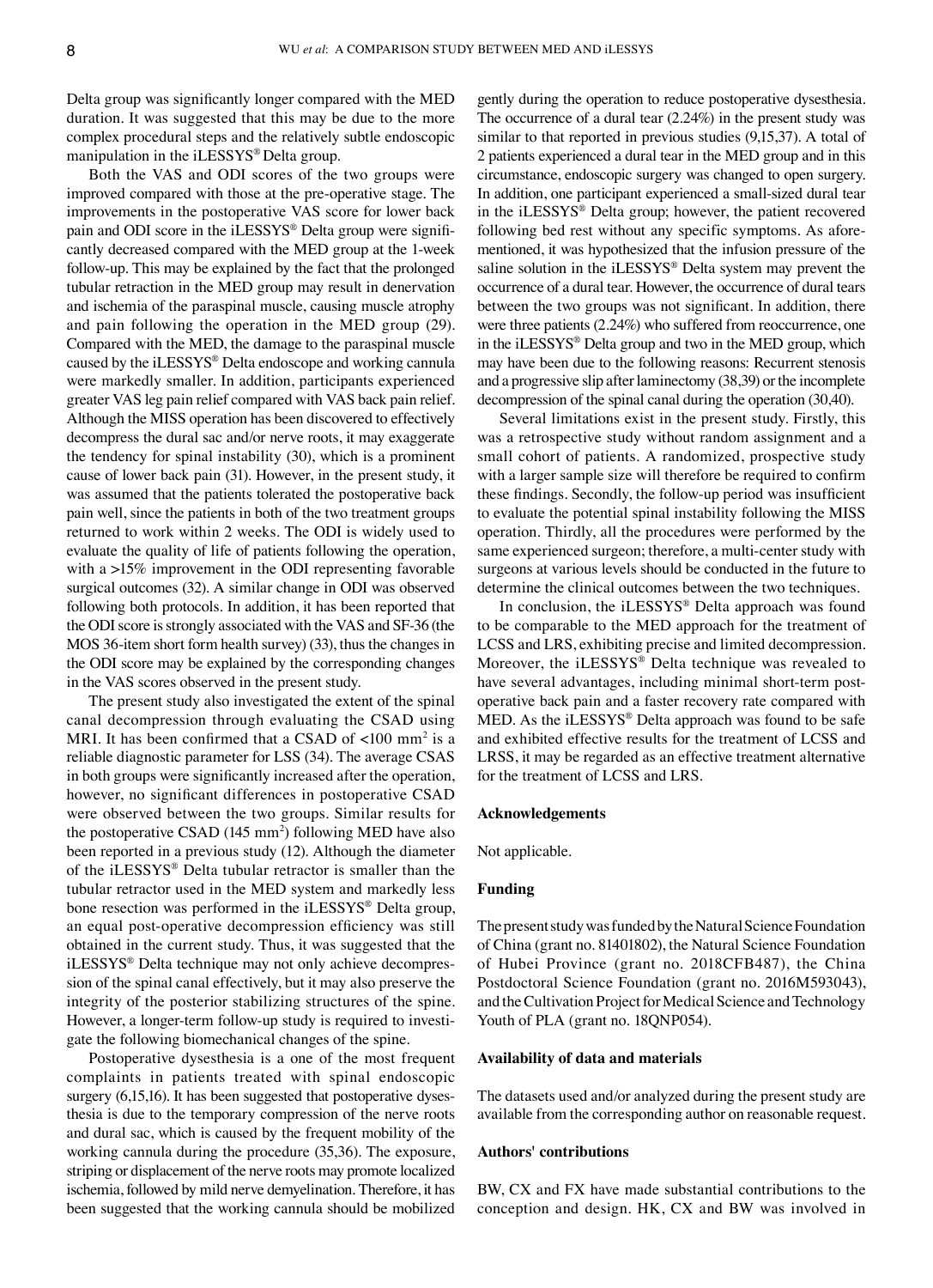drafting the manuscript or revising it critically for important intellectual content. FX and HK performed the operation. LT and DZ collected and analyzed the data. All authors read and approved the final version of the manuscript.

# **Ethics approval and consent to participate**

All the procedures in the present study were approved by the Ethics Committee of the General Hospital of Central Theater Command and were in accordance with the Helsinki Declaration. Written informed consent was obtained from each patient.

#### **Patient consent for publication**

Not applicable.

# **Competing interests**

The authors declare that they have no competing interests.

#### **References**

- 1. Ahn Y: Percutaneous endoscopic decompression for lumbar spinal stenosis. Expert Rev Med Devic 11: 605‑616, 2014.
- 2. Porter RW: Spinal stenosis and neurogenic claudication. Spine (Phila Pa 1976) 21: 2046‑2052, 1996.
- 3. Kreiner DS, Shaffer WO, Baisden JL, Gilbert TJ, Summers JT, Toton JF, Hwang SW, Mendel RC and Reitman CA; North American Spine Society: An evidence‑based clinical guideline for the diagnosis and treatment of degenerative lumbar spinal stenosis (update). Spine J 13: 734‑743, 2013.
- 4. Tosteson AN, Lurie JD, Tosteson TD, Skinner JS, Herkowitz H, Albert T, Boden SD, Bridwell K, Longley M, Andersson GB, *et al*: Surgical treatment of spinal stenosis with and without degenerative spondylolisthesis: Cost-effectiveness after 2 years. Ann Intern Med 149: 845‑853, 2008.
- 5. Weinstein JN, Tosteson TD, Lurie JD, Tosteson AN, Blood E, Hanscom B, Herkowitz H, Cammisa F, Albert T, Boden SD, *et al*: Surgical versus nonsurgical therapy for lumbar spinal stenosis. New Engl J Med 358: 794-810, 2008.
- 6. ThoméC, ZevgaridisD, LehetaO, BäznerH, Pöckler‑SchönigerC, Wöhrle J and Schmiedek P: Outcome after less-invasive decompression of lumbar spinal stenosis: A randomized comparison of unilateral laminotomy, bilateral laminotomy, and laminectomy. J Neurosurg Spine 3: 129‑141, 2005.
- 7. Deyo RA, Mirza SK, Martin BI, Kreuter W, Goodman DC and Jarvik JG: Trends, major medical complications, and charges associated with surgery for lumbar spinal stenosis in older adults. JAMA 303: 1259‑1265, 2010.
- 8. Lee C, Yoon K and Ha S: Comparative analysis between three different lumbar decompression techniques (microscopic, tubular, and endoscopic) in lumbar canal and lateral recess stenosis: Preliminary report. Biomed Res Int 2019: 6078469, 2019.
- 9. McGrath LB, White‑Dzuro GA and Hofstetter CP: Comparison of clinical outcomes following minimally invasive or lumbar endoscopic unilateral laminotomy for bilateral decompression. J Neurosurg Spine: 1‑9, 2019.
- 10. Xu BS, Tan  $\overline{OS}$ , Xia Q, Ji N and Hu YC: Bilateral decompression via unilateral fenestration using mobile microendoscopic discectomy technique for lumbar spinal stenosis. Orthop Surg 2: 106‑110, 2010.
- 11. Yagi M, Okada E, Ninomiya K and Kihara M: Postoperative outcome after modified unilateral‑approach microendoscopic midline decompression for degenerative spinal stenosis. J Neurosurg Spine 10: 293‑299, 2009.
- 12. Ikuta K, Arima J, Tanaka T, Oga M, Nakano S, Sasaki K, Goshi K, Yo M and Fukagawa S: Short-term results of microendoscopic posterior decompression for lumbar spinal stenosis. J Neurosurg Spine 2: 624‑633, 2005.
- 13. Minamide A, Yoshida M, Yamada H, Nakagawa Y, Kawai M, Maio K, Hashizume H, Iwasaki H and Tsutsui S: Endoscope‑assisted spinal decompression surgery for lumbar spinal stenosis. J Neurosurg Spine 19: 664‑671, 2013.
- 14. Youn MS, Shin JK, Goh TS, Son SM and Lee JS: Endoscopic posterior decompression under local anesthesia for degenerative lumbar spinal stenosis. J Neurosurg Spine 29: 661‑666, 2018.
- 15. Komp M, Hahn P, Oezdemir S, Giannakopoulos A, Heikenfeld R, Kasch R, Merk H, Godolias G and Ruetten S: Bilateral spinal decompression of lumbar central stenosis with the full-endoscopic interlaminar versus microsurgical laminotomy technique: A prospective, randomized, controlled study. Pain Physician 18: 61‑70, 2015.
- 16. Lee C, Yoon K and Jun J: Percutaneous endoscopic laminotomy with flavectomy by uniportal, unilateral approach for the lumbar canal or lateral recess stenosis. World Neurosurg 113: e129‑e137, 2018.
- 17. Middleton SD, Wagner R and Gibson JA: Multi‑level spine endoscopy: A review of available evidence and case report. EFORT Open Rev 2: 317‑323, 2017.
- 18. Schizas C, Theumann N, Burn A, Tansey R, Wardlaw D, Smith FW and Kulik G: Qualitative grading of severity of lumbar spinal stenosis based on the morphology of the dural sac on magnetic resonance images. Spine (Phila Pa 1976) 35: 1919‑1924, 2010.
- 19. Meyerding HW: Spondylolisthesis: Surgical treatment and results. Surg Gynec Obst 54: 371‑377, 1932.
- 20. DeVine J, Norvell DC, Ecker E, Fourney DR, Vaccaro A, Wang J ness of patient-reported pain with function and quality-of-life outcomes after spine surgery. Spine(Phila Pa 1976) 36 (Suppl 21): S69‑S74, 2011.
- 21. Xiong C, Li T, Kang H, Hu H, Han J and Xu F: Early outcomes of 270‑degree spinal canal decompression by using TESSYS‑ISEE technique in patients with lumbar spinal stenosis combined with disk herniation. Eur Spine J 28: 78-86, 2019.<br>22. Siepe CJ, Sauer D and Michael Mayer H: Full endoscopic, bilat-
- eral over-the-top decompression for lumbar spinal stenosis. Eur Spine J 27 (Suppl 27): S563-S565, 2018.
- 23. Choi G, Lee S, Raiturker PP, Lee S and Chae Y: Percutaneous endoscopic interlaminar discectomy for intracanalicular disc herniations at L5-S1 using a rigid working channel endoscope. Oper Neurosurg 58 (Suppl 1): ONS59‑68; discussion ONS59‑68, 2006.
- 24. Ruetten S, Komp M and Godolias G: A new full-endoscopic technique for the interlaminar operation of lumbar disc herniations using 6‐mm endoscopes: Prospective 2‐year results of 331 patients. Minim Invasive Neurosurg 49: 80‑87, 2006.
- 25. Ruan W, Feng F, Liu Z, Xie J, Cai L and Ping A: Comparison of percutaneous endoscopic lumbar discectomy versus open lumbar microdiscectomy for lumbar disc herniation: A meta-analysis. Int J Surg 31: 86‑92, 2016.
- 26. Liu X, Yuan S, Tian Y, Wang L, Gong L, Zheng Y and Li J: tomy, microendoscopic discectomy, and microdiscectomy for symptomatic lumbar disc herniation: Minimum 2‑year follow‑up results. J Neurosurg Spine 28: 317‑325, 2018.
- 27. Ahn Y: Endoscopic spine discectomy: Indications and outcomes. Int Orthop 43: 909‑916, 2019.
- 28. Li H, Jiang C, Mu X, Lan W, Zhou Y and Li C: Comparison of MED and PELD in the treatment of adolescent lumbar disc herniation: A 5-year retrospective follow-up. World Neurosurg 112: e255‑e260, 2018.
- 29. Taylor H, McGregor AH, Medhi‑Zadeh S, Richards S, Kahn N, Zadeh JA and Hughes SP: The impact of self‑retaining retractors on the paraspinal muscles during posterior spinal surgery. Spine (Phila Pa 1976) 27: 2758‑2762, 2002.
- 30. Minamide A, Yoshida M, Yamada H, Nakagawa Y, Hashizume H, scopic laminotomy for lumbar spinal stenosis: A 5‑year follow‑up study. Eur Spine J 24: 396‑403, 2015.
- 31. Panjabi MM: Clinical spinal instability and low back pain. J Electromyogr Kines 13: 371‑379, 2003.
- 32. Casal‑Moro R, Castro‑Menéndez M, Hernández‑Blanco M, Bravo-Ricoy JA and Jorge-Barreiro FJ. Long-term outcome after microendoscopic diskectomy for lumbar disk herniation: A prospective clinical study with a 5-year follow-up. Neurosurgery 68: 1568‑1575, 2011.
- 33. Liu H, Tao H and Luo Z: Validation of the simplified Chinese version of the Oswestry Disability Index. Spine (Phila Pa 1976) 34: 1211‑1216, 2009.
- 34. Schonstrom NS, Bolender N and Spengler DM: The pathomor‑ phology of spinal stenosis as seen on CT scans of the lumbar spine. Spine (Phila Pa 1976) 10: 806‑811, 1985.